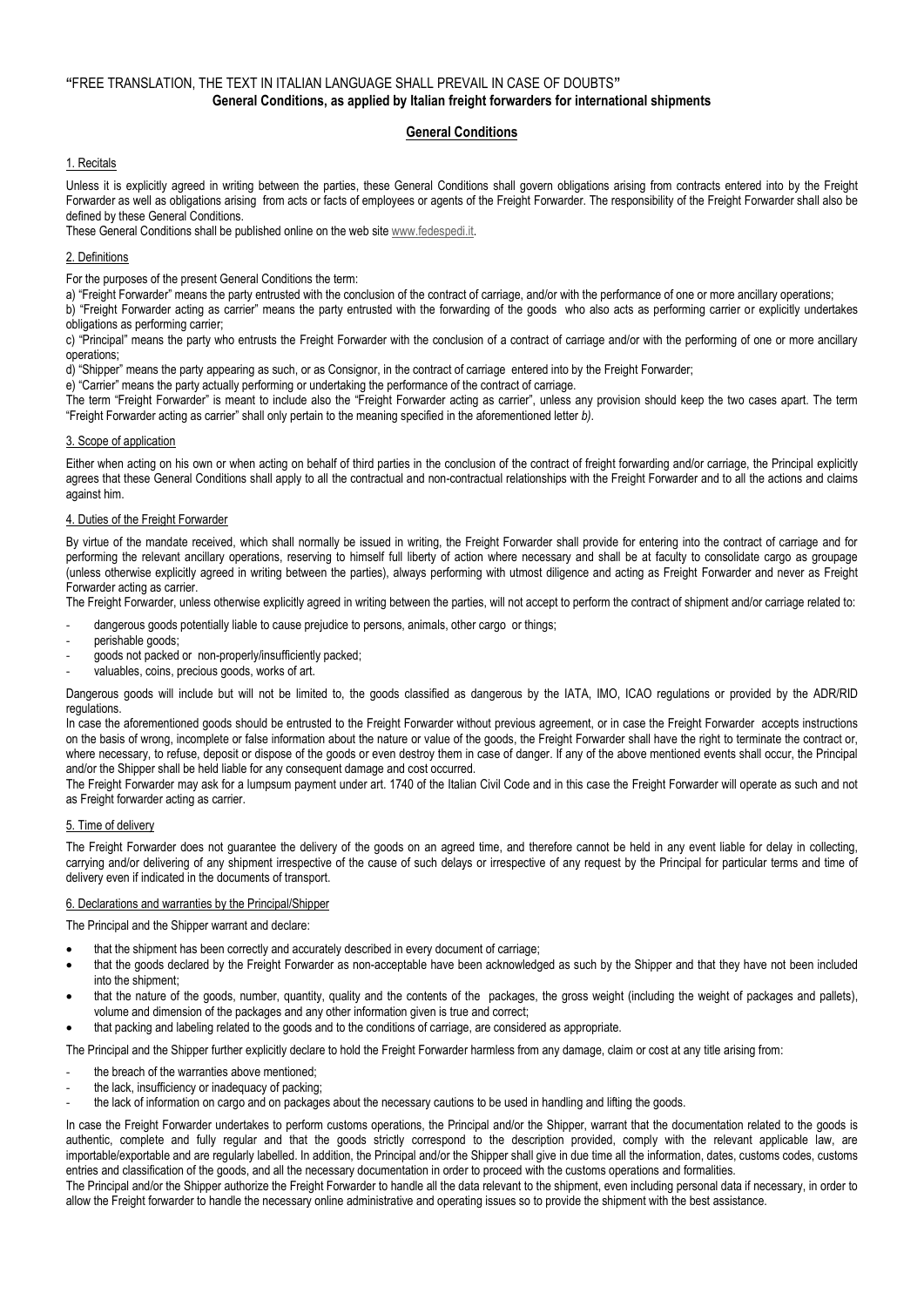### 7. Quotation by the Freight forwarder

Quotations by the Freight Forwarder and agreements on prices and conditions are always and solely related to specified services and do not include, unless otherwise provided by the parties, additional costs arising from operations carried out of the ordinary working hours. Unless otherwise provided, quotations are binding solely for goods with normal volume, dimension and quality, under the relevant mode of transport.

### 8. Advanced Payment and credits of the Freight Forwarder

Whenever the Freight Forwarder, pursuant to agreement between the parties, pays in advance for the freight, the price of the carriage, the freight charges for containers, customs duties, costs and any other sum due, at any title, the Principal and/or the Shipper shall refund these amounts to the Freight Forwarder, plus interests in case of delay and plus compensation for any loss resulting from variations of the currency exchange.

The Principal and/or the Shipper shall hold the Freight Forwarder fully harmless from any claim for freight, customs duties, taxes, compensations for deterioration to the goods, fines and other sums charged at any title to the Freight Forwarder. In case the amounts and retributions due to the Freight Forwarder shall be paid by the Consignee or by third parties, the Principal and/or the Shipper shall still be liable for the immediate payment of the above mentioned amount in case the Freight Forwarder is not paid immediately and spontaneously by the obliged party.

Unless otherwise agreed, no set-off between amounts due to the Freight Forwarder and amounts claimed by the Principal and/or the Shipper will be allowed.

### 9. Lien on cargo

The Freight Forwarder shall have a lien on the goods and on the other detained properties relating to credits accrued or close to the date of due payment against the Principal, the Shipper and other third parties. The Freight Forwarder shall have the same lien also against the Consignee and/or against the Owner of the goods.

### 10. Delay or refusal to load or receive goods

The Principal and/or the Shipper shall refund and hold the Freight Forwarder harmless from any sum or cost due, including demurrages for means of transport and equipments, containers, swap bodies and the like, for the return of the goods into the warehouse, for the storage and for the subsequent redelivery. In case of refusal or untraceability of the Consignee, the Freight Forwarder, if informed about the non-delivery of the goods in due time and if he is entitled to do so,

can adopt the necessary and appropriate measures for the custody of the goods and its return, acting on behalf of the Principal and/or the Shipper, who are liable in case of total/partial loss or damages to the goods.

### 11. Liability

11.1 The Freight Forwarder shall not be liable for the performance of the carriage but solely for the performance of the contract within the limits established by the entrustment upon the Freight Forwarder and for any possible ancillary obligation.

11.2 The liability of the Freight Forwarder acting as carrier related to any damage and claim arising from the operations of shipment and/or carriage, including possible technical stops, shall not exceed the limits of liability provided to the Freight Forwarder and/or Carrier under the relevant international law applicable to each shipment or under the relevant national law applicable to each carriage or shipment, including Italian law, and in any event the limits of liability cannot exceed the limits granted to the actual carrier.

"Technical stop" means the stoppage of the goods in a storage area, or in a warehouse, or in a terminal or in any other recovery area, for any need related to the performance or continuation of the carriage, or in any event related to the needs of storing the goods during the carriage or during stops on the way to delivering the goods to the Carrier or to the Consignee.

### 12. Loss occurred during unidentified leg

Whenever it is impossible to identify the leg of the carriage when the damage or the loss occurred, as well as in case of damage or loss occurred during warehousing and/or storage not identifiable as technical stop (including, therefore, the deposit granted free of charge or by courtesy) performed by the Freight Forwarder using his own facilities or performed by his agents, or in case the bailee or the agent could not benefit of the limits of liability during the period of storage and/or handling, the maximum limit of 8.33 DSP/kg shall apply in case of loss or damage to the goods.

### 13. Indirect damages

Irrespective to and in derogation of articles 1223 and following of the Italian civil code, the Freight Forwarder shall never be liable for indirect damages (such as, but not limited to: income losses, loss of profits or damages arising from delays in performing the carriage).

In case of shipments of samples and of commodities or goods to fairs, expositions /exhibitions, events and the like, compensation for any recoverable loss (if due) shall not exceed the amount of the agreed freight charge.

### 14. Claims

Any claim for loss, wrongful delivery, deterioration and damage must be submitted in writing and sent to the Freight Forwarder strictly within the deadlines and timebars under any applicable law as provided by art. 11.

### 15. Insurance

If empowered by the Principal, the Freight Forwarder can enter into a contract of insurance on behalf of the holder of insurable interests for the coverage of risks of loss or damage to the goods. The costs of the coverage shall be specified in the quotation by the Freight Forwarder.

Without explicit instructions by the Principal, the insurance coverage, if required, shall be entered solely for ordinary risks, at the usual conditions of this kind of coverage for whom it may concern as a single shipment or as an open cover. In no cases the Freight Forwarder can be considered as insurer or coinsurer.

As an alternative, the Principal can directly provide and insure the shipment and/or the carriage. In this case the relevant insurance policy shall explicitly embody a waiver by the Insurer of his right of recovery against the Freight Forwarder.

Unless the Principal has not explicitly instructed the Freight Forwarder to do so, the latter shall not commence legal proceedings in order to seek recovery from the Insurer, interrupt time bars, follow developments of the survey. In the above mentioned case, an additional compensation shall be due by the Principal to the Freight Forwarder.

### 16. Force majeure

The Freight Forwarder shall never be held liable for losses, damages, delays, wrongful or missed deliveries caused by fortuitous events, by exonerating circumstances as provided by any applicable law as specified under art. 11, and in any event by circumstances out of his control such as, but not limited to: a) act of God;

b) cases of force majeure such as wars, incidents/deteriorations to means of transport or embargoes, civil commotions or riots;

c) defects, nature or inherent vice of the goods;